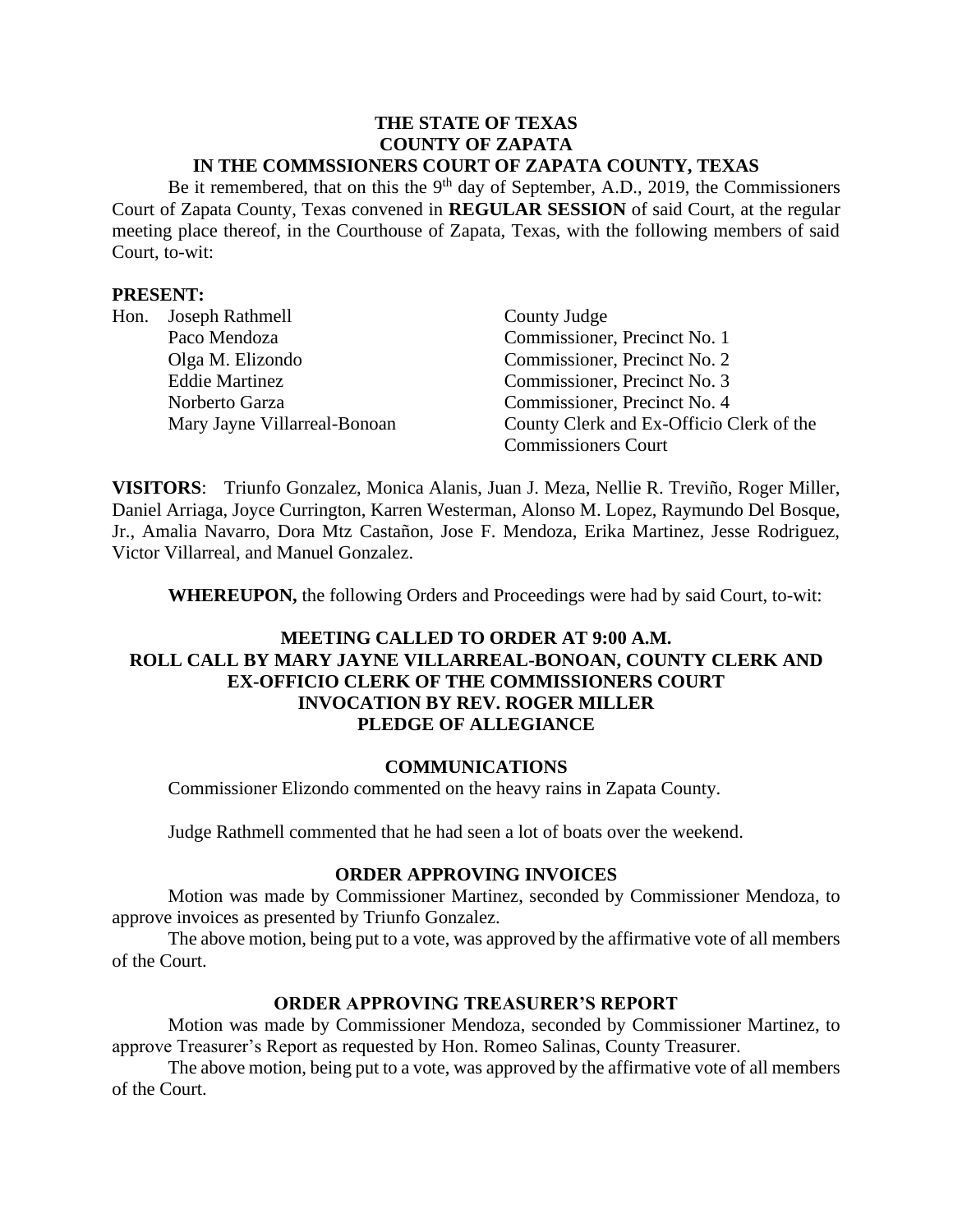### **ORDER APPROVING CHECKS ISSUED**

Motion was made by Commissioner Mendoza, seconded by Commissioner Elizondo, to approve checks issued in the amount of \$644,556.56 as requested by Hon. Romeo Salinas, County Treasurer.

The above motion, being put to a vote, was approved by the affirmative vote of all members of the Court.

### **TAX / ASSESSOR COLLECTOR'S REPORT**

Tax Assessor/Collector's office reported Hotel-Motel tax collections in the amount of \$8,140.22 for the month of August and year–to-date tax collections at a rate of 91.75% for a total base tax collected of \$6,732,197.89.

### **ORDER ADOPTING COUNTY BUDGET FOR FISCAL YEAR 2019-2020**

Motion was made by Commissioner Martinez, seconded by Commissioner Elizondo, to adopt County Budget for Fiscal Year 2019-2020, including all proposed changes, as presented by Triunfo Gonzalez, County Auditor. **(***SEE ATTACHMENT A FOR DETAILS***)**

The above motion, being put to a vote, was approved by the affirmative vote of Commissioners Martinez, Elizondo, Mendoza, and Garza. Judge Rathmell voted against. Motion carried.

#### **ORDER APPROVING TAX RATE FOR FISCAL YEAR 2019-2020**

Motion was made by Commissioner Elizondo, seconded by Commissioner Mendoza, to adopt a tax rate of 0.924026/\$100 valuation for Zapata County in accordance with Local Government Code Sections 111.007-111.010 by executing an "Order Setting the Tax Rate for "2019-2020, " be approved as follows:

| TOTAL TAX | 0.924026 |
|-----------|----------|
|           |          |

as requested by Triunfo Gonzalez, County Auditor.

The above motion, being put to a vote, was approved by the affirmative vote of all members of the Court.

### **ORDER SETTING SALARIES AND NUMBER OF POSITIONS BY APPROVING GENERAL ORDER OF PERSONNEL FOR FISCAL YEAR 2019-2020**

Motion was made by Commissioner Martinez, seconded by Commissioner Garza, to approve order setting salaries and the number of positions by approving the "General Order of Personnel for Fiscal Year 2019-2020, with recommendations and changes, as approved by the majority of vote, as request by Triunfo Gonzalez, County Auditor.

The above motion, being put to a vote, was approved by the affirmative vote of all members of the Court.

### **ORDER APPROVING OPERATION GENERAL ORDER FOR FISCAL YEAR 2019-2020**

Motion was made by Commissioner Garza, seconded by Commissioner Martinez, to approve request by County Auditor, Triunfo Gonzalez, to approve the "Operation General Order for Fiscal Year 2019-2020".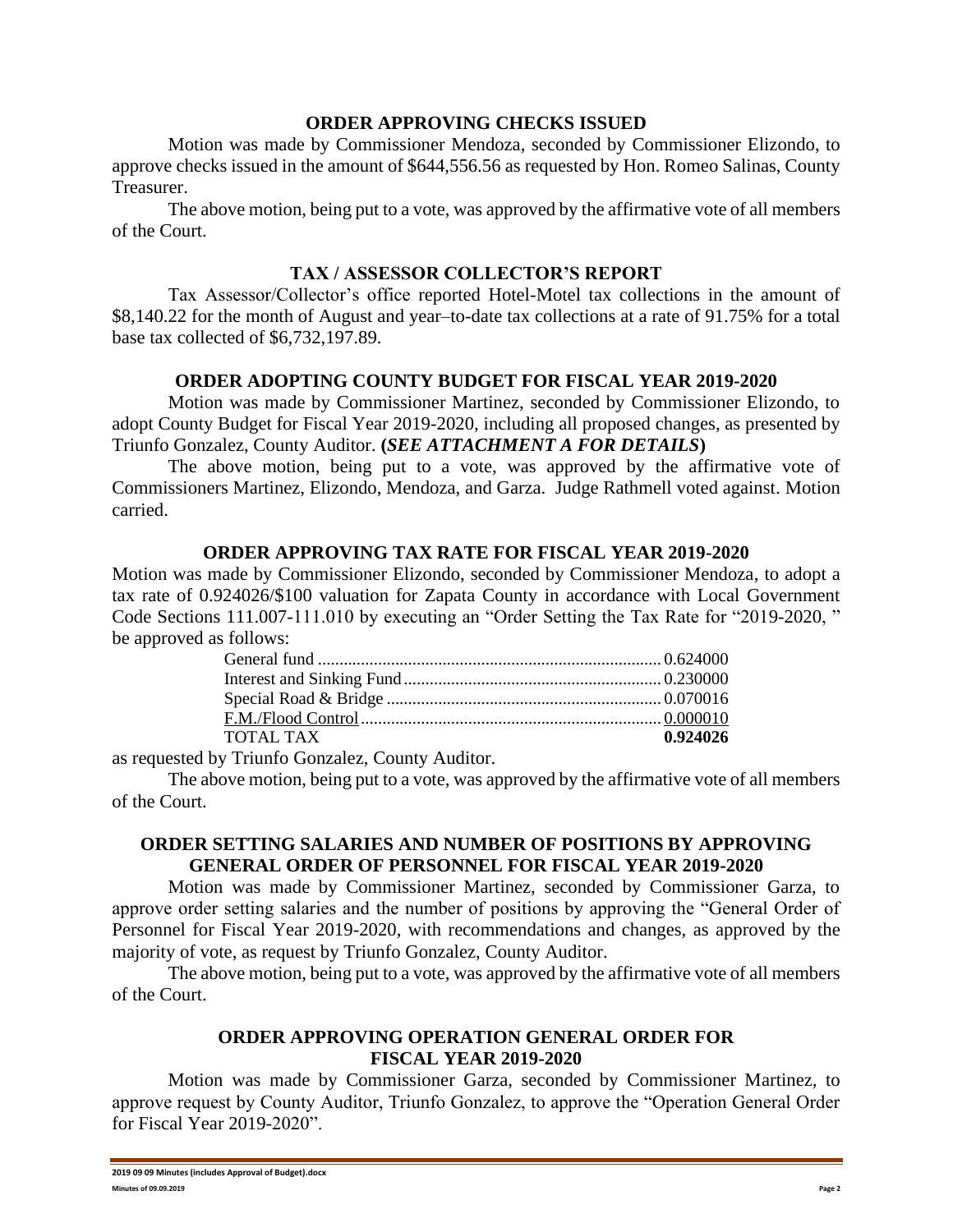The above motion, being put to a vote, was approved by the affirmative vote of all members of the Court.

# **ORDER APPROVING AND AUTHORIZING COUNTY TREASURER AND COUNTY AUDITOR TO CLOSE ALL ACCOUNTS AND MAKE ALL NECESSARY LINE ITEM TRANSFERS**

Motion was made by Commissioner Martinez, seconded by Commissioner Garza, to approve and authorize the County Treasurer and the County Auditor to close all accounts and make all necessary line item transfers as requested by Triunfo Gonzalez, County Auditor.

The above motion, being put to a vote, was approved by the affirmative vote of all members of the Court.

#### **ORDER APPROVING 2019-2020 SHERIFFS' AND CONSTABLES' FEES**

Motion was made by Commissioner Garza, seconded by Commissioner Mendoza, to approve the 2019-2020 Sheriffs' and Constables' fees as requested by Hon. Joe Rathmell, County Judge.

The above motion, being put to a vote, was approved by the affirmative vote of all members of the Court.

# **ORDER APPROVING 2ND PAYMENT OF \$30,000 TO RHYAN TECHNOLOGY FOR INSTALLATION OF ELECTRONIC CELL CHECK MONITORING SYSTEM**

Motion was made by Commissioner Martinez, seconded by Commissioner Garza, to approve 2<sup>nd</sup> payment of \$30,000 to Rhyan Technology for the installation of electronic cell check monitoring system at Regional and County Jail as requested by Hon. Joe Rathmell, County Judge.

The above motion, being put to a vote, was approved by the affirmative vote of all members of the Court.

### **ORDER APPROVING TO TAKE NECESSARY ACTIONS TO ADDRESS BLOCKING AND/OR DAMMING OF NATURAL STREAMS, ARROYOS AND/OR DRAINAGE DITCHES WITHIN RESIDENTIAL AREAS**

Motion was made by Commissioner Mendoza, seconded by Commissioner Elizondo, to approve taking all necessary actions to address the blocking and/or damming of natural streams, arroyos and/or drainage ditches, including possible condemnation of property, within residential areas as requested by Hon. Joe Rathmell, County Judge.

The above motion, being put to a vote, was approved by the affirmative vote of all members of the Court.

# **ORDER APPROVING TO MITIGATE EROSION BEING CAUSED BY WATER RUN-OFF ON PRIVATE PROPERTY AS A RESULT OF THE MARTINEZ AVE. DRAINAGE DITCH IN SAN YGNACIO, TEXAS**

Motion was made by Commissioner Martinez, seconded by Commissioner Garza, to approve to mitigate the erosion being caused by water run-off on private property as a result of the Martinez Ave. drainage ditch in San Ygnacio, Texas as requested by Hon. Joe Rathmell, County Judge.

The above motion, being put to a vote, was approved by the affirmative vote of all members of the Court.

**<sup>2019 09 09</sup> Minutes (includes Approval of Budget).docx Minutes of 09.09.2019 Page 3**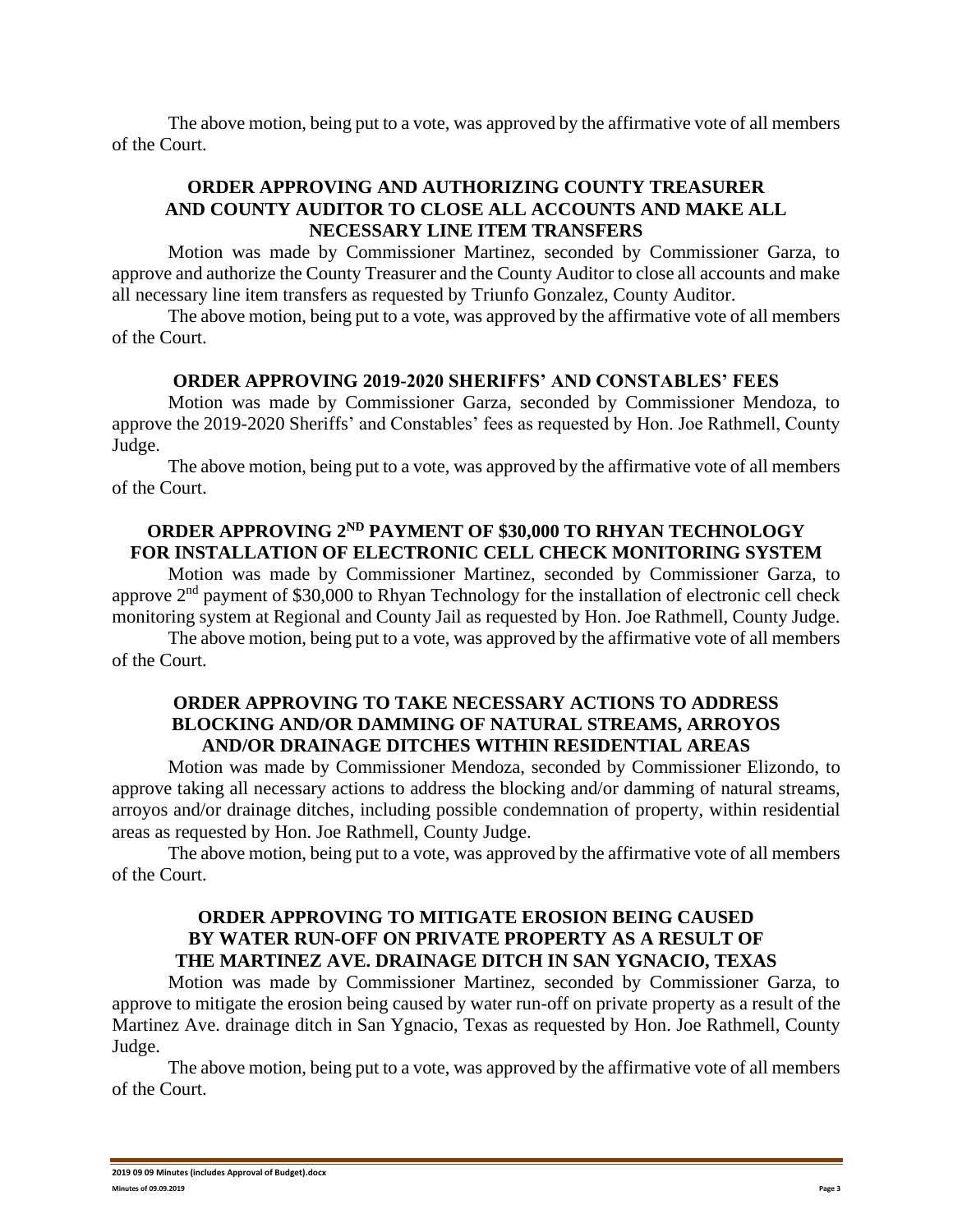# **ORDER APPROVING TO COMBINE ELECTION AND APPROVE POLLING PLACE LOCATIONS FOR CONSTITUTIONAL AMENDMENT ELECTION**

Motion was made by Commissioner Martinez, seconded by Commissioner Mendoza, to approve to combine election and approve polling place locations for Constitutional Amendment Election to be held on November 5, 2019 as follows:

- *Zapata County Courthouse (Pct. 1, 1A, 1B, 2, 2A, 3, & 4)*
- *Early Voting to be held on October 21 – November 1, 2019 (Pct. 1, 1A, 1B, 2, 2A, 3, & 4)*

as requested by Hon. Mary Jayne Villarreal-Bonoan, County Clerk.

The above motion, being put to a vote, was approved by the affirmative vote of all members of the Court.

### **ORDER TO DENY PAYMENT OF INVOICES FOR ZAPATA COUNTY WASTEWATER TREATMENT PLANT PROJECT AND ORDER APPROVING PAYMENT TO PREMIER ENGINEERING**

Motion was made by Judge Rathmell, seconded by Commissioner Martinez, to deny payment of invoice payable to ACP in the amount of \$358,011.74 for Zapata County Wastewater Treatment Plant Project as requested by Manuel Gonzalez, Primer Engineering. Project is completed and the company is requesting partial of the retainage funds. Judge Rathmell asked if all issues have been remedied. Mr. Gonzalez has communicated with Scott Hawkins and the company has agreed to provide additional training to the operators.

Motion was made by Judge Rathmell, seconded by Commissioner Martinez, to approve payment in the amount of \$5,479.76 payable to Premier Engineering for Zapata County Wastewater Treatment Plant Project as requested by Manuel Gonzalez.

The above motion, being put to a vote, was approved by the affirmative vote of all members of the Court.

# **ORDER APPROVING CHANGE ORDER AND REVIEW FOR ZAPATA COUNTY WASTEWATER TREATMENT PLANT PROJECT PENDING USDA REVIEW AND APPROVAL**

Motion was made by Commissioner Martinez, seconded by Commissioner Mendoza, to approve change order in the total amount of \$275,240.80, which consists of \$222,093.06 – ACP Change Order No. 3, \$34,400.00 – Premier Resident Inspector, \$14,880.24 – PREMIER 6.7% of  $$222,093.06$ , and  $$3,867.50$  – Geotech, and requesting an additional 120 days to complete, for Zapata County Wastewater Treatment Plant Project pending USDA review and approval as requested by Manuel Gonzalez, Premier Engineering. Items requested by Wastewater Department to be included in change order are a mower, lab equipment, 4000 PSI pressure washer, handrail for headworks and chlorine chamber in order to make it safer.

The above motion, being put to a vote, was approved by the affirmative vote of all members of the Court.

### **ORDER TO TABLE REQUEST TO REVIEW BIDS AND AWARD CONTRACT TO BEST QUALIFIED BIDDER TO COLORADO SEWER IMPROVEMENT PROJECT**

Motion was made by Commissioner Garza, seconded by Commissioner Mendoza, to table request by Manuel Gonzalez of Premier Engineering, to review bids and award contract to best qualified bidder for the Colorado Sewer Improvement Project. The lowest bidder is 4 Big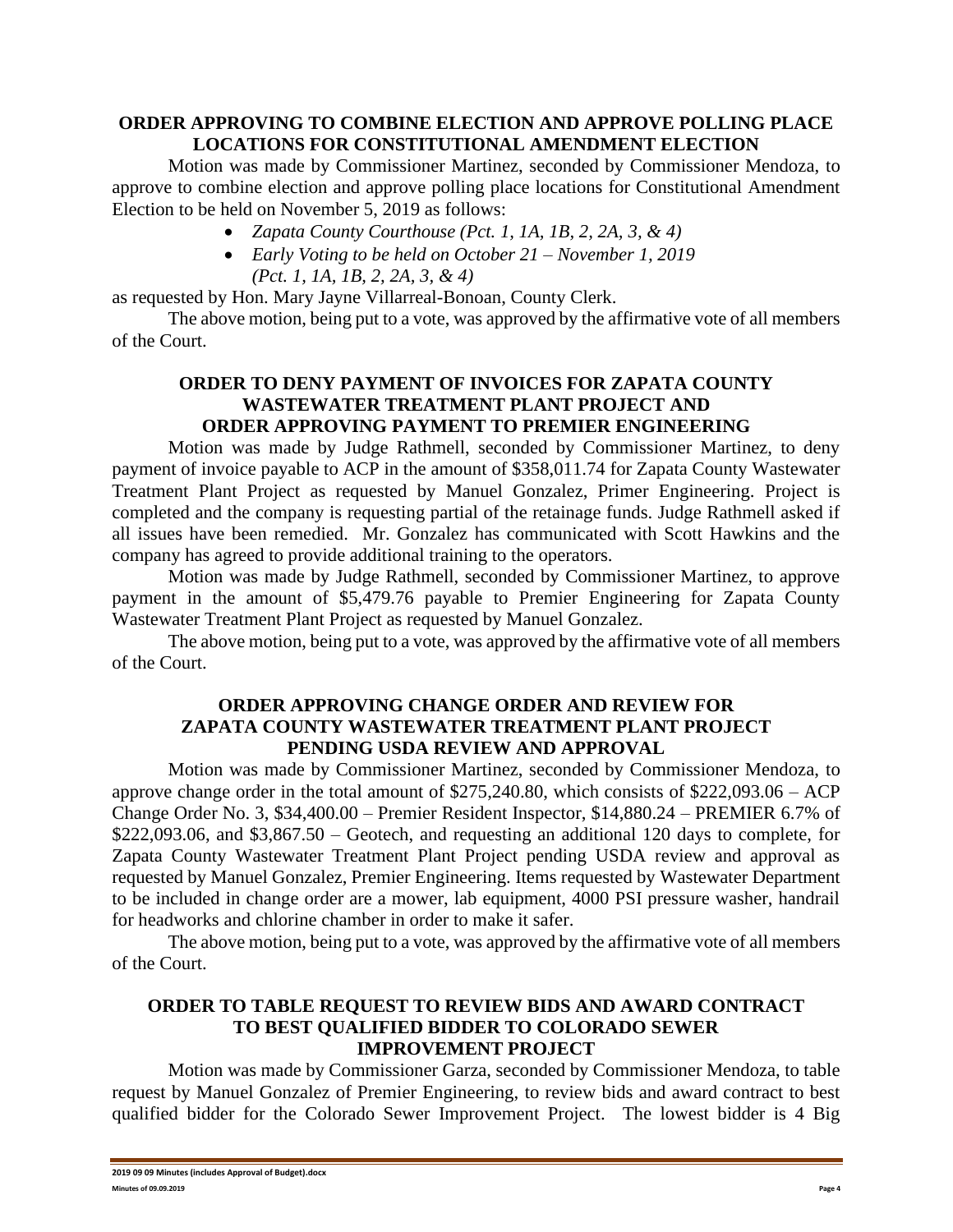Construction owned by Craig Bigler, with a bid of \$295,289.02. Mr. Figueroa will check with Attorney General before proceeding.

The above motion, being put to a vote, was approved by the affirmative vote of all members of the Court.

# **ORDER APPROVING LINE ITEM TRANSFERS**

Motion was made by Commissioner Garza, seconded by Commissioner Martinez, to approve the following line item transfer to meet departmental needs:

| .           | <b>DEPARTMENT</b>   | <b>LINE ITEM</b> | <b>FUND</b>           | <b>AMOUNT</b> |
|-------------|---------------------|------------------|-----------------------|---------------|
| <b>FROM</b> | <b>County Judge</b> | 10-400-462       | Rentals & Maintenance | \$1,811.87    |
| <b>TO</b>   | County Judge        | 10-400-427       | Workshops / Travel    | \$1,811.87    |

as requested by Roxana Elizondo, County Judge's Office.

The above motion, being put to a vote, was approved by the affirmative vote of all members of the Court.

Motion was made by Commissioner Garza, seconded by Commissioner Martinez, to approve the following line item transfer to meet departmental needs;

|             | <b>DEPARTMENT</b>      | <b>LINE ITEM</b> | <b>FUND</b>               | <b>AMOUNT</b> |
|-------------|------------------------|------------------|---------------------------|---------------|
| <b>FROM</b> | <b>County Attorney</b> | 10-475-427       | <b>Travel Expense</b>     | \$1,094.07    |
| <b>TO</b>   | <b>County Attorney</b> | 10-475-392       | Misc. Maintenance Expense | \$1,094.07    |
| <b>FROM</b> | <b>County Attorney</b> | 10-475-462       | <b>Equipment Rental</b>   | \$546.07      |
| <b>TO</b>   | <b>County Attorney</b> | 10-475-392       | Misc. Maintenance Expense | \$546.07      |
| <b>FROM</b> | <b>County Attorney</b> | 10-475-311       | Postage Expense           | \$310.00      |
| $\bf T$ O   | <b>County Attorney</b> | 10-475-392       | Misc. Maintenance Expense | \$310.00      |
| <b>FROM</b> | <b>County Attorney</b> | 10-475-310       | Office Supplies           | \$900.00      |
| <b>TO</b>   | <b>County Attorney</b> | 10-475-392       | Misc. Maintenance Expense | \$900.00      |

as requested by Hon. Said A. Figueroa, County Attorney.

The above motion, being put to a vote, was approved by the affirmative vote of all members of the Court.

Motion was made by Commissioner Garza, seconded by Commissioner Martinez, to approve the following line item transfers to meet departmental needs:

|             | <b>DEPARTMENT</b>      | <b>LINE ITEM</b> | <b>FUND</b>                      | <b>AMOUNT</b> |
|-------------|------------------------|------------------|----------------------------------|---------------|
| <b>FROM</b> | Fire Department        | 10-543-330       | Fuel & Lubricants                | \$10,000.00   |
| TO.         | Fire Department        | 10-543-457       | Repairs, Maintenance & Ambulance | \$10,000.00   |
| <b>FROM</b> | Fire Department        | $10 - 543 - 401$ | Turn Out Gear                    | \$8,000.00    |
| <b>TO</b>   | Fire Department        | 10-543-457       | Repairs, Maintenance & Ambulance | \$8,000.00    |
| <b>FROM</b> | <b>Fire Department</b> | 10-543-459       | <b>Building Repairs</b>          | \$2,000.00    |
| <b>TO</b>   | Fire Department        | 10-543-457       | Repairs, Maintenance & Ambulance | \$2,000.00    |

as requested by Chief Juan J. Meza, Fire Department.

The above motion, being put to a vote, was approved by the affirmative vote of all members of the Court.

Motion was made by Commissioner Garza, seconded by Commissioner Martinez, to approve the following line item transfers to meet departmental needs:

|             | <b>DEPARTMENT</b>       | <b>LINE ITEM</b> | <b>FUND</b>            | <b>AMOUNT</b> |
|-------------|-------------------------|------------------|------------------------|---------------|
| <b>FROM</b> | <b>County Treasurer</b> | 10-497-310       | <b>Office Supplies</b> | \$350.00      |
| $\bf{TO}$   | <b>County Treasurer</b> | 10-497-427       | Workshops / Travel     | \$350.00      |

as requested by Hon. Romeo Salinas, County Treasurer.

The above motion, being put to a vote, was approved by the affirmative vote of all members of the Court.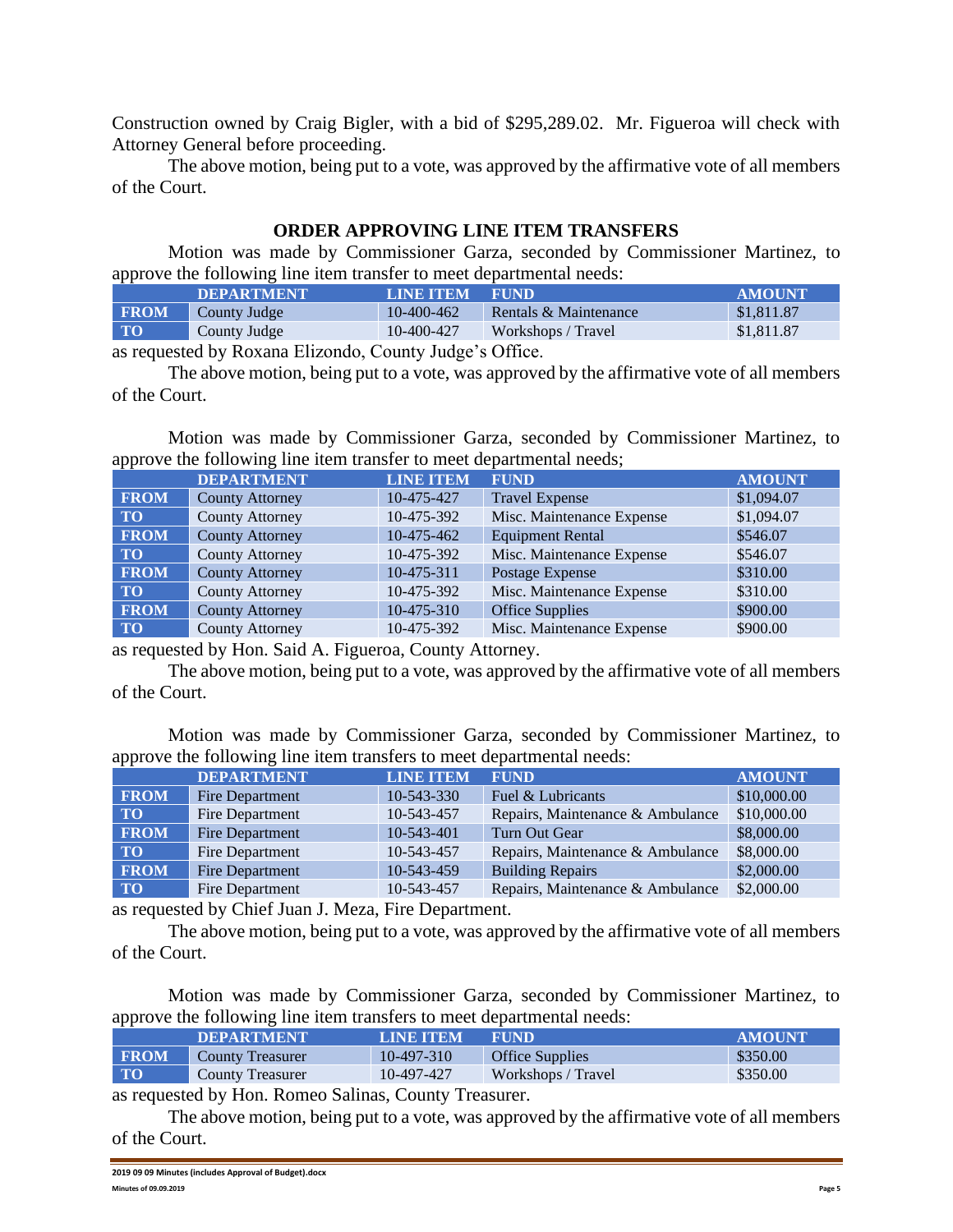Motion was made by Commissioner Garza, seconded by Commissioner Martinez, to approve the following line item transfer to meet departmental needs:

| .           |                             |                  |                       |               |
|-------------|-----------------------------|------------------|-----------------------|---------------|
|             | <b>DEPARTMENT</b>           | <b>LINE ITEM</b> | <b>FUND</b>           | <b>AMOUNT</b> |
| <b>FROM</b> | Justice of the Peace Pct. 1 | $10-455-456$     | Repairs / Maintenance | \$387.53      |
| <b>TO</b>   | Justice of the Peace Pct. 1 | 10-455-461       | Equipment Rental      | \$387.53      |
| <b>FROM</b> | Justice of the Peace Pct. 1 | $10-455-310$     | <b>Supplies</b>       | \$50.00       |
| <b>TO</b>   | Justice of the Peace Pct. 1 | $10-455-316$     | Dues                  | \$50.00       |
|             |                             |                  |                       |               |

as requested by Hon. Anna M. Guerra, Justice of the Peace Pct . 1.

The above motion, being put to a vote, was approved by the affirmative vote of all members of the Court.

Motion was made by Commissioner Garza, seconded by Commissioner Martinez, to approve the following line item transfer to meet departmental needs:

|             | <b>IDEPARTMENT</b> | <b>LINE ITEM</b> | <b>FUND</b>     | AMOUNT     |
|-------------|--------------------|------------------|-----------------|------------|
| <b>FROM</b> | Human Resources    | 10-411-427       | Travel          | \$1,096.48 |
| <b>TO</b>   | Human Resources    | 10-497-427       | <b>Supplies</b> | \$1,096.48 |
|             |                    |                  |                 |            |

as requested by Nellie Treviño, Personnel Director.

The above motion, being put to a vote, was approved by the affirmative vote of all members of the Court.

Motion was made by Commissioner Garza, seconded by Commissioner Martinez, to approve the following line item transfers to meet departmental needs:

|             | <b>DEPARTMENT</b> | <b>LINE ITEM</b> | <b>FUND</b> | <b>AMOUNT</b> |
|-------------|-------------------|------------------|-------------|---------------|
| <b>FROM</b> | Non-Department    | 10-409-444       | Electricity | \$1,798.87    |
| <b>TO</b>   | Non-Department    | $10-409-446$     | Garbage     | \$1,798.87    |
| <b>FROM</b> | Non-Department    | 10-409-444       | Electricity | \$4,290.00    |
| <b>TO</b>   | Non-Department    | $10-109-420$     | Telephone   | \$4,290.00    |

as requested by Bobbie Barrera, Auditor's Office

The above motion, being put to a vote, was approved by the affirmative vote of all members of the Court.

Motion was made by Commissioner Garza, seconded by Commissioner Martinez, to approve the following line item transfers to meet departmental needs:

|             | <b>DEPARTMENT</b> | <b>LINE ITEM</b> | <b>FUND</b>           | <b>AMOUNT</b> |
|-------------|-------------------|------------------|-----------------------|---------------|
| <b>FROM</b> | Wastewater        | $08 - 602 - 481$ | <b>State Fees</b>     | \$5,000.00    |
| <b>TO</b>   | Wastewater        | $05 - 602 - 336$ | Repairs & Maintenance | \$5,000.00    |
| <b>FROM</b> | Wastewater        | 08-602-488       | Inspection            | \$1,000.00    |
| <b>TO</b>   | Wastewater        | $08 - 602 - 336$ | Repairs & Maintenance | \$1,000.00    |
| <b>FROM</b> | Wastewater        | 08-602-341       | $C12 \&$ Chemicals    | \$500.00      |
| <b>TO</b>   | Wastewater        | $08-602-205$     | Uniforms              | \$500.00      |

as requested by Eloy Chapa, Jr., Wastewater Department.

The above motion, being put to a vote, was approved by the affirmative vote of all members of the Court.

# **ORDER TO TABLE REQUEST TO APPROVE INVOICES FOR COLORADO SEWER IMPROVEMENT PROJECT**

Motion was made by Commissioner Mendoza, seconded by Commissioner Martinez, to table request by Manuel Gonzalez, of Premier Engineering regarding approval of invoices for Colorado Sewer Improvement Project.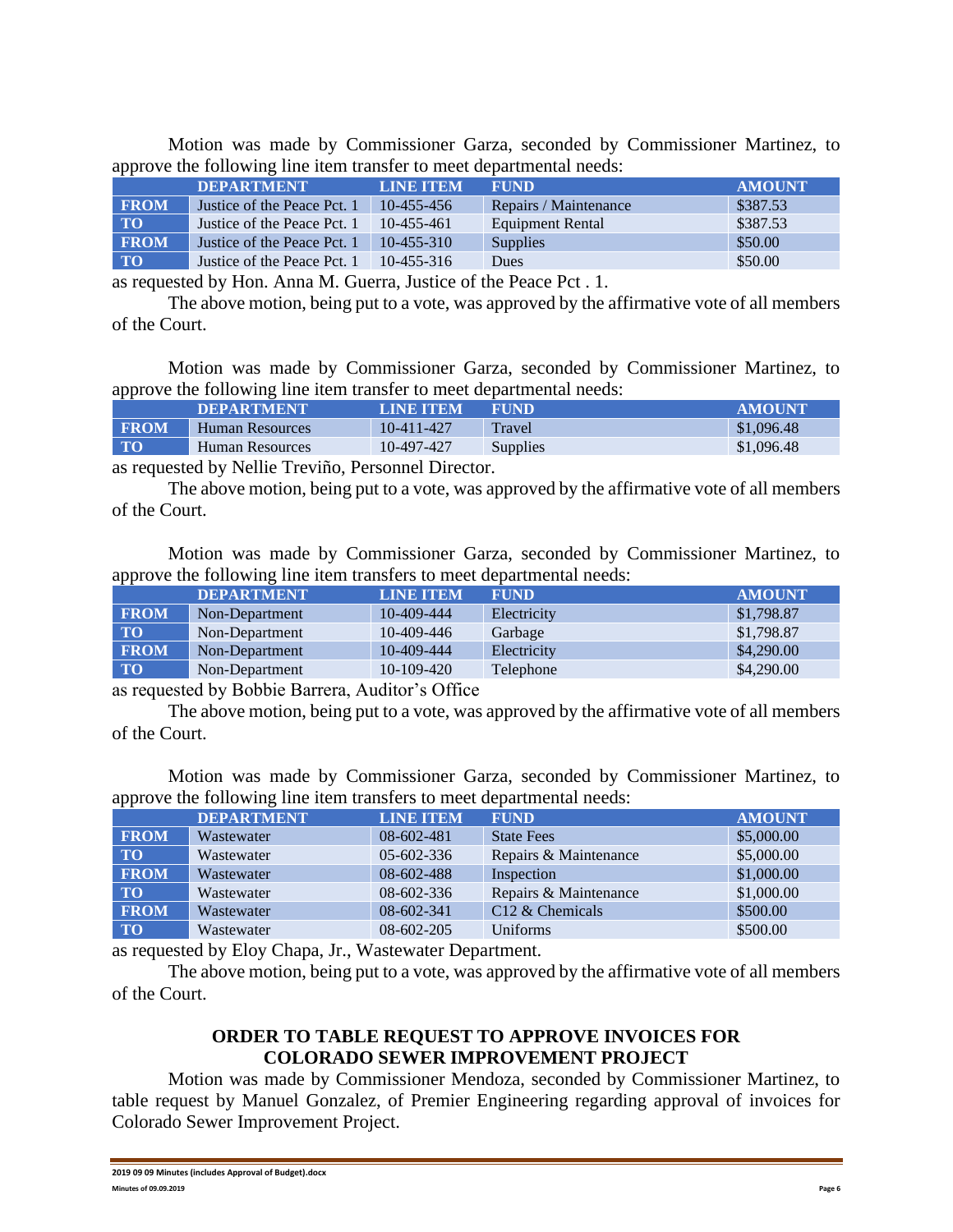The above motion, being put to a vote, was approved by the affirmative vote of all members of the Court.

# **MOTION WAS MADE BY COMMISSIONER GARZA, SECONDED BY COMMISSIONER MARTINEZ, TO ENTER INTO EXECUTIVE SESSION**

# **MOTION WAS MADE BY COMMISSIONER GARZA, SECONDED BY COMMISSIONER ELIZONDO, TO RETURN TO REGULAR SESSION**

#### **ORDER APPROVING COUNTER PROPOSAL FROM LOS EBANOS GOLF COURSE, INC. PRESIDENT RENATO RAMIREZ**

Motion was made by Commissioner Mendoza, seconded by Commissioner Garza, to approve counter proposal from Los Ebanos Golf Course, Inc. President Renato Ramirez, in the amount of \$1,350,000.00 to be paid in 5 yearly installments of \$270,000.00 per year at a 0% interest rate and for the court to take any and all additional steps to effectuate this transaction under these parameters, as requested by Hon. Eddie Martinez, Commissioner Pct. 3.

*Closed Session/Executive Session is requested pursuant to Texas Government Code Title 5, Subchapter D, Section 551.071/551.072 (A)(B) Consultation with Attorney, Real Property.*

The above motion, being put to a vote, was approved by the affirmative vote of all members of the Court.

#### **ORDER APPROVING TO ADVERTISE FOR POSITION OF WATER PLANT MANAGER**

Motion was made by Commissioner Martinez, seconded by Commissioner Garza, to advertise for position of Water Plant Manager, in advance of Carlos Trevino's retirement as requested by Hon. Eddie Martinez, Commissioner Pct. 3. Salary will be from \$50,000 - \$65,000 preferably with a bachelors' degree, salary will be based on education and experience.

*Closed Session/Executive Session is requested pursuant to Texas Government Code Title 5, Subchapter D, Section 551.071 Consultation with Attorney.*

The above motion, being put to a vote, was approved by the affirmative vote of all members of the Court.

# **ORDER TO TABLE REQUEST TO FORM A COMMITTEE TO STUDY THE POSSIBILITY OF IMPLEMENTING A PAY SCALE BASED ON A GRADE AND STEP SYSTEM**

Motion was made by Commissioner Martinez, seconded by Commissioner Mendoza, to table request by Commissioner Martinez regarding request to form a committee to study the possibility of implementing a pay scale based on a grade and step system as requested by Com. Eddie Martinez, Commissioner Pct. 3.

*Closed Session/Executive Session is requested pursuant to Texas Government Code Title 5, Subchapter D, Section 551.071 Consultation with Attorney.*

The above motion, being put to a vote, was approved by the affirmative vote of all members of the Court.

### **ADJOURN**

**<sup>2019 09 09</sup> Minutes (includes Approval of Budget).docx Minutes of 09.09.2019 Page 7**